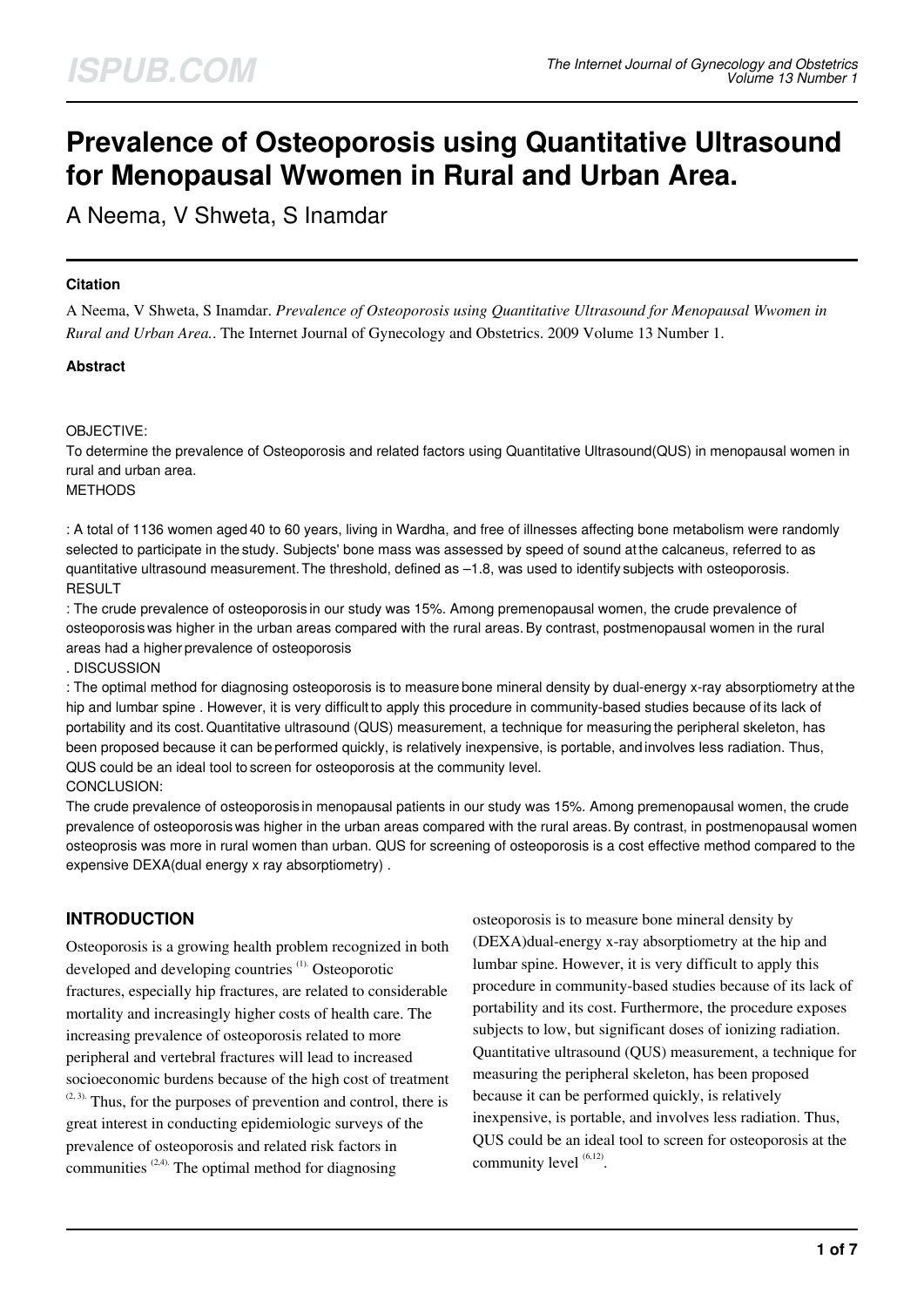Although Asians are thought to have lower bone mass than Caucasians because of their smaller body size  $(13)$ . few population-based studies have been conducted in Asian countries. In India life expectancy is increasing as the economy improves  $(14)$ , and, with a longer lifespan, there is concern about an increased prevalence of osteoporosis. However, data were insufficient to characterize the prevalence. Thus, further studies on the epidemiologic distribution of osteoporosis and associated factors in India are required. Although osteoporosis can affect both men and women of any age, women are four times more likely than men to develop osteoporosis. Thus, the aim of the present study was to determine the prevalence of osteoporosis and related factors in rural & urban perimenopausal women.

# **MATERIALS & METHOD**

This survey was carried out at Acharya Vinoba Bhave Rural Hospital which is attached to Datta Meghe Institute Of Medical Sciences, Wardha, Maharashtra, India. Our hospital serves patients who live in both rural and urban areas. To maximize participation of rural patients, the local health staff visited each household to explain the study, obtain written consent from each subject, and remind participants of the time and date of the survey. At the end of the survey, a total of 1258 participants had been included. Patients who came from district city level & who were staff of our hospital were labelled as urban while those belonging to taluka place and below were taken as rural. All participants completed a structured questionnaire. Included was an assessment of subjects' medical history, particularly focusing on hyperparathyroidism, gastrectomy, diseases of the kidney, diabetes mellitus, rheumatoid arthritis, chronic liver disease, chronic malabsorptive syndromes, cancer, and jejunoileal bypass, as well as current or past treatment with glucocorticoids and/or thyroid hormone. Subjects were excluded from analysis if they had at least one of the above conditions. Use of oral contraceptive pills was also recorded.

Information on fracture history, family history of fracture and osteoporosis, socioeconomic status, lifelong occupation, educational level, and recreational weight-bearing exercise was collected from each subject. The interview also asked about current age and age at menarche and menopause, as well as number of children.

Lifelong occupation was defined as the occupation that the subject engaged in most frequently in her life. It was classified as heavy work (farmers, manual workers), office work (office clerks and other sedentary jobs), or domestic

work (housewife). Educational level was categorized in three groups, by number of years of schooling: low level (5 years), medium level (6–8 years), and high level (9 years). Recreational weight-bearing exercise was assessed by inquiring about regular weight-bearing exercise during at least the past 12 months. The subjects reported the number of sessions of weight-bearing exercise of at least 30 minutes per week. Active behaviour was defined as engaging in more than two sessions per week.

Anthropometry measurement: Height and weight were measured while subjects were standing, wearing light clothing and no shoes. Body mass index was calculated as the ratio of weight (in kilograms) to height (in meters) squared. Waist circumference was measured at the minimum circumference between the umbilicus and iliac crest, and hip circumference was measured at the widest circumference around the buttocks.

Bone mass assessment: Bone mass was assessed by speed of sound (m/second) using a QUS device(SAHARA , OUS). This device is small and portable, with a gel-coupled (dry) system that can measure speed of sound at the calcaneus. For all subjects, speed of sound was measured at the right calcaneus. The measurement was taken in a temperaturecontrolled environment and was performed by a trained medical technician only. Standardization and calibration with standards were performed before the first measurement of each survey day. The T-score for each subject was calculated by using the peak speed-of-sound value for a defined population of young adults, and its standard deviation. We calculated the peak speed-of-sound value for young adults (speed of sound peak value for young adults) by estimating peak bone mass, which was itself defined as the average maximum bone mass achieved by young, healthy, sex- and race-matched adults . For our own population, we defined the young adult population by identifying the age range at which speed of sound reached peak value. Speed of sound peak value for young adults and standard deviation peak value for young adults were determined as the mean speed-of-sound value for the young adult population and its standard deviation, respectively.

A person was classified as having osteoporosis if her T-score was  $-1.8$  and as normal if the score was  $>-1.8$  In this paper, data are presented as percentage and as mean (standard deviation). Student's t test (two sided) was applied to examine differences in age, number of children, anthropometric indicators, and speed-of-sound values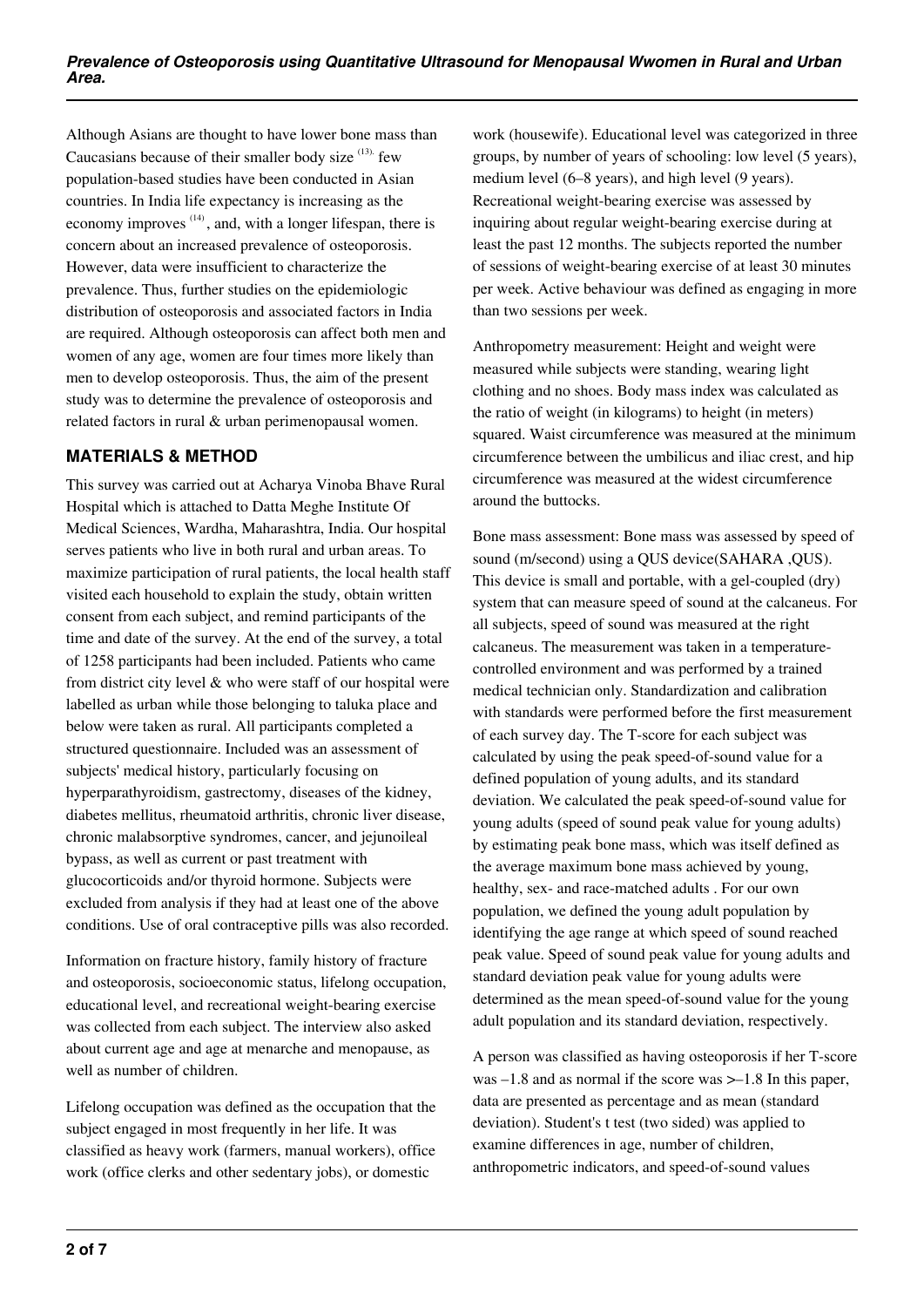between women in rural and urban areas. Bonferroni's t test was used to identify significant differences in speed-ofsound values for 5-year age groups to define the age range for young adults and their peak speed-of-sound value. Chisquare testing was used to examine differences in the prevalence of osteoporosis, active weight-bearing exercise, lowest educational level, and heavy lifelong occupation between women in the rural and urban areas.

# **RESULTS**

The medical histories analysed for all patients and data on 136 subjects with illnesses deemed to affect bone metabolism were excluded from analysis. Thus, data on a total of 1122women (551 in urban and 571in rural areas) were available for analysis. In the rural areas, anthropometric indicators such as weight, body mass index, and waist/hip ratio were significantly lower in both premenopausal and postmenopausal women, while height was significantly lower only in postmenopausal women compared with those in the urban areas. Premenopausal women accounted for 46.5 percent of the population Compared with urban women, most of the women in the rural areas had a lifelong occupation involving heavy work and engaged in more weight-bearing exercise in their leisure time. Postmenopausal women in the rural areas had more children and a lower educational level than those in the urban areas.

The prevalence of osteoporosis in premenopausal age group was higher in urban women  $(3%)$  as compared to rural  $(1%)$ while it was lower in urban (27%) area women in postmenopausal women as compared to rural women(34%) shown in Table 1.

Prevalence of osteoporosis. Speed-of-sound value reached its peak at age 30–34 years, started to decline at age 35–39 years, and declined significantly from age 45 to 49 years. Because mean speed-of-sound values at ages 35–39 years and at ages 40–44 years were similar or even higher than for the age group 20–24 years, we defined women aged 20–44 years as young adults to calculate peak speed-of-sound value (speed of sound peak value for young adults) and its standard deviation (standard deviation )for our own population. On the basis of this value, the crude prevalence of osteoporosis was estimated at 15.4 percent in the study population. Table 2 shows that the prevalence of osteoporosis in the age groups increased with age.

As shown in table 3, age, menopause, number of children,

height, educational level, lifelong occupation, and recreational weight-bearing exercise acted as significant predictors for osteoporosis. These associations were adjusted for age at menarche, weight, body mass index, waist/hip ratio, family history of osteoporosis, previous fracture, and oral contraceptive use. Age and number of children were positively related to the risk of osteoporosis, while height was negatively related to the risk of osteoporosis. Increased educational level was associated with a significantly reduced risk of osteoporosis. For women who engaged in weightbearing exercise at least three times a week, the prevalence of osteoporosis was three times lower than for those who did not. Regarding menopause status, postmenopausal women had a three-times higher risk of osteoporosis than premenopausal women. On the basis of lifelong occupation, office workers and housewives had double the risk of osteoporosis compared with women engaged in heavy work.

# **DISCUSSION**

Recently, use of QUS at peripheral sites has been proposed for measuring bone density in large populations  $(3,15)$ . In the current study, we attempted to identify the prevalence of osteoporosis and related factors in perimenopausal women of wardha district by using QUS at the calcaneus with our data-derived T-score and by defining osteoporosis as a Tscore of –1.8. By using this method, we estimated the prevalence of osteoporosis in perimenopausal women in rural and urban communities of wardha city. The ageadjusted prevalence of osteoporosis for our participating subjects was 9.0 percent. In addition, we found contrasting distributions of osteoporosis between urban and rural areas.

Speed-of-sound measurements at the calcaneus can identify persons at risk of osteoporotic fracture as reliably as bone mineral density measurements<sup>15)</sup> and could be an ideal tool to screen for osteoporosis at the community level  $(6-12)$ . However, it also has been demonstrated that the T-score threshold of –2.5 may lead to underestimation of the prevalence of osteoporosis when QUS is measured at the heel. Recent studies on the Hologic Sahara and the Hologic UBA575+ (Hologic, Bedford, Massachusetts) and on the Osteometer DTUone (Osteometer MediTech, Inc., Hawthorne, California) QUS devices indicate that a T-score threshold of –1.8 identifies the same percentage of persons with osteoporosis as the World Health Organization threshold for bone mineral density measurements (12). The Sahara Qus100 device used in our study is very similar used to measure QUS parameters at the calcaneus. The device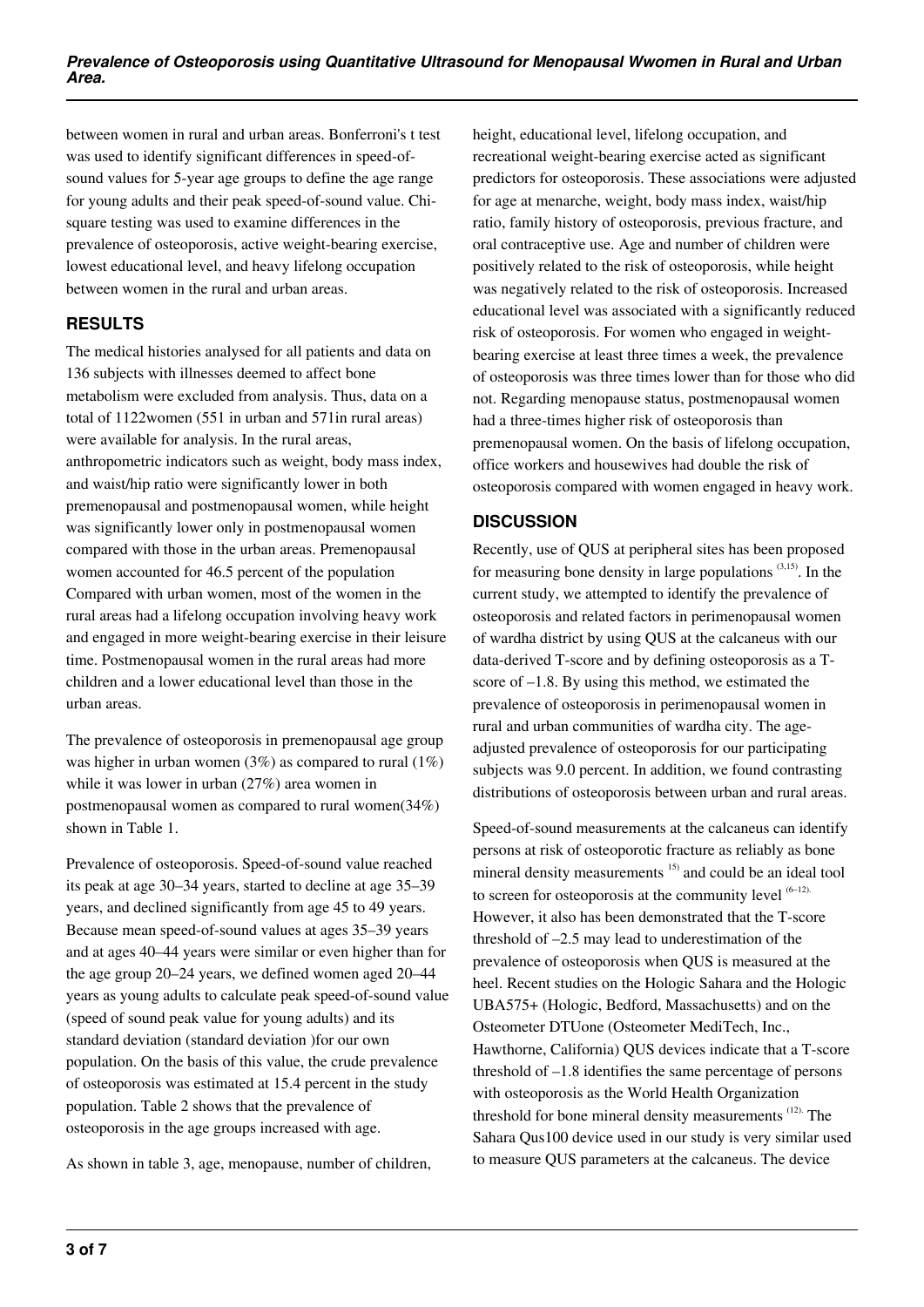comes with a manufacturer's recommended cut off value for diagnosing osteoporosis, validated by dual-energy x-ray absorptiometry (12). In addition, we found excellent agreement between the manufacturer's cutoff and our data-derived Tscore in classifying osteoporosis (kappa =  $0.967$ , p <  $0.001$ ). Therefore, we felt it was reasonable to apply a T-score threshold of –1.8 to define osteoporosis in our population.

The age at peak bone mass depends on skeletal sites or technologies used (14.). Evidence from previous studies indicates that QUS parameters start to decline from the age of 40–45 years and fall steadily thereafter. Our study showed similar results, with the peak value of speed of sound occurring from 20 to 44 years of age, followed by a significant decline thereafter. For these reasons, we concluded that defining peak speed-of-sound value as the mean for women aged 20–44 years and defining osteoporosis by using a T-score threshold of –1.8 is reasonable in screening for osteoporosis in our population when the CM-100 device is used.

In this study, the prevalence of osteoporosis in study group women was found to be lower than that in Japanese women in the age group 50–79 years (29.5 percent vs. 51.2 percent) but was similar or higher in comparison to nearby countries such as China (3.7 percent vs. 3.7 percent in the age group 40–49 years, 8.4 percent vs. 3.9 percent in the age group 50–59 years) and Korea (12.8 percent vs. 11.8 percent in women aged 50 years). when the same age range was compared or when the same method was used to classify osteoporosis. When we put the information into context, Japanese women aged 50–79 years were infants and young children during World War II. Their nutrition was poor, and calcium intake in 1946 was only 253 mg per day. Therefore, the prevalence of osteoporosis in that age group is very high. In wardha, women who are aged 50–79 years were also exposed poor nutrition & low calcium intake. Thus, it is reasonable to compare the prevalence of osteoporosis between study group and Japanese women aged 50–79 years. The situation may be the same with Chinese women in the same age range. This factor might explain why the prevalence of osteoporosis is comparable in study group and Chinese women aged 40–49 years.

Factors affecting bone mineral density have been studied extensively. Recently, the impact of risk factors on QUS parameters has also been given more attention. Our data show that increasing age and postmenopausal status are predictors of low speed of sound. Increased age was

associated with a significantly increased risk of osteoporosis, especially when women become postmenopausal. This finding is consistent with those from other studies  $(10, 15)$ . Our study also agreed with previous research reporting that low educational level was related to increased risk of osteoporosis (10). short stature and a large number of children are predictors of low speed of sound. These associations were demonstrated in previous studies <sup>(11)</sup> and were also confirmed in our data. In addition, our survey indicates that engaging in recreational, active weight-bearing exercise and having a lifelong occupation involving heavy work can help protect subjects from osteoporosis.

Our study also revealed contrasting distributions of osteoporosis between urban and rural areas of the country. To our knowledge, this finding has not been observed in other countries and is likely due to socioeconomic characteristics of wardha. In rural areas, most of the people are farmers and take part in more active weight-bearing exercise, which might explain why the prevalence of osteoporosis among rural premenopausal women was lower compared with that among urban women. However, because rural postmenopausal women have more children, a lower stature, and a lower educational level, the prevalence of osteoporosis among postmenopausal women in the rural areas was higher. In addition, rural women consume fewer dairy products, and eggs/milk consumption in the rural areas was lower than in the urban areas (5.4 g per capita/day vs. 25.5 g per capita/day). Moreover, the postmenopausal women experienced greater problems with access to enough food, including calcium-rich foods, when they were teens and young adults because of poverty .Exposed to a long period of inadequate calcium intake, rural postmenopausal women are more likely to suffer from osteoporosis. This finding may partially explain why the prevalence of osteoporosis among postmenopausal women was higher in the rural areas, and it should be confirmed by further studies in order to design an appropriate intervention strategy.

The present study has several limitations. First, the T-score threshold for diagnosing osteoporosis by QUS has not been established. However, in the context of epidemiologic studies at the community level in developing countries, we could only apply QUS and use a T-score threshold of –1.8 to identify subjects with osteoporosis. Many studies support the view of using QUS to screen for osteoporosis at the community level  $(6-12)$ . A previous study also applied a Tscore threshold of  $-1.8$  to define osteoporosis using OUS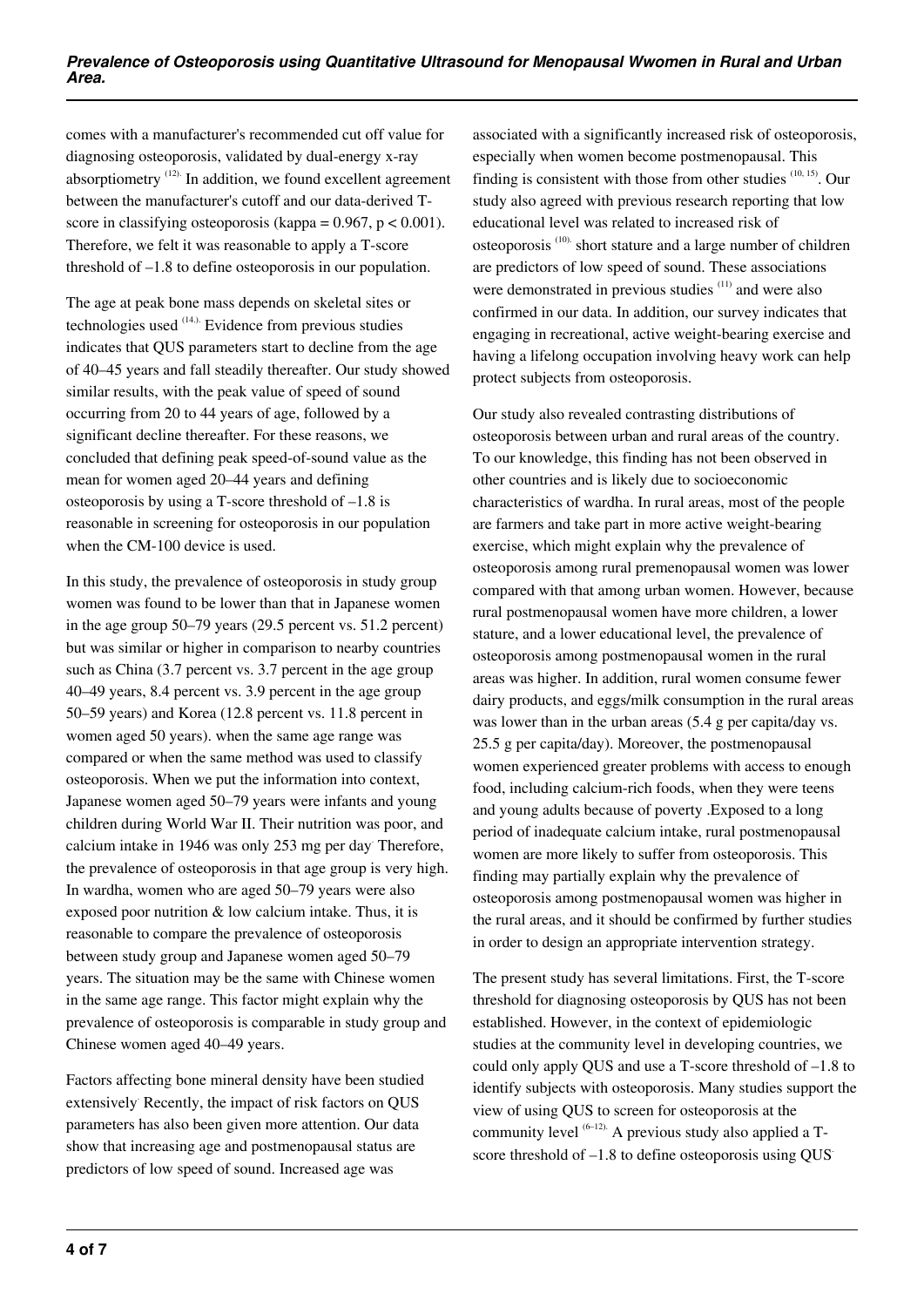For these reasons, we believe that, with a large sample size and random sampling methods, our data may truly represent the prevalence of osteoporosis in wardha City, or they may even underestimate its prevalence. Second, this study was a cross-sectional survey, and we could not measure all factors affecting the risk of osteoporosis. Moreover, using a prevalence measure to assess risk factors also has limitations because the factors associated with osteoporosis may not reflect the real cause-effect relation. Risk factors assessed by using prevalence measures can only suggest the hypothesis for a possible cause-effect relation. Thus, a prospective study is needed to confirm any association between low speed of sound and risk factors and to explain the differing patterns of osteoporosis distribution between urban and rural areas.

# **CONCLUSION**

This study shows that the prevalence of osteoporosis in study gruop women in Wardha, determined by QUS, is relatively high compared with that in nearby countries. In addition, our data indicate differing distributions of osteoporosis between rural and urban areas of Wardha. These findings suggest that osteoporosis is a problem in Wardha. Furthermore, using multiple logistic regression, we assessed associations between low speed of sound and risk factors, as well as protective factors. Because osteoporosis is related to considerable morbidity & mortality and increasingly higher costs of health care, screening for osteoporosis, particularly in high-risk populations, and setting up a National Programme to prevent and control osteoporosis in India are urgently needed.

#### **Figure 1**

Table 1. Prevalence of osteoporosis in women living in urban and rural areas

|                | <b>RURAL</b> | <b>URBAN</b> |  |
|----------------|--------------|--------------|--|
| Premenopausal  | 1%           | 3%           |  |
| postmenopausal | 34%          | 27%          |  |

# **Figure 2**

Table 2. Crude prevalence of osteoporosis, by age group, among rural women living in wardha district in 2008 who participated in a survey of osteoporosis.

| Age group (years) | No.  | Normal (%) | Osteoporosis (%) |
|-------------------|------|------------|------------------|
| $40 - 49$         | 332  | 963        | 3.7              |
| $50 - 59$         | 341  | 91.6       | 8.4              |
| $60 - 69$         | 275  | 69.5       | 30.5             |
| $70 - 79$         | 159  | 43.8       | 56.2             |
| 280               | 15   | 20.8       | 79.2             |
| Total             | 1122 | 846        | 15.4             |

## **Figure 3**

TABLE 3. Significant predictors of osteoporosis

|                         | Factor                     | <b>Odds Ratio</b> |
|-------------------------|----------------------------|-------------------|
| ı                       | Menopause status           |                   |
| a                       | Premenopausal              | 1.00              |
| Ъ                       | Postmenopausal             | 3.38              |
| $\overline{2}$          | <b>Educational level</b>   |                   |
| $\overline{\mathbf{a}}$ | Lo west                    | 1.00              |
| b                       | Medium                     | 0.54              |
| c                       | Highest                    | 0.45              |
| 3                       | <b>Lifelong</b> occupation |                   |
| a                       | Heavy work                 | 1.00              |
| b                       | Office work                | 2.00              |
| ċ                       | Housewife                  | 1.95              |
| 4                       | weight-bearing exercise    |                   |
| A                       | No                         | 1.00              |
| Ъ                       | Yes                        | 0.30              |
| 5                       | No. of children            | 1.75              |

#### **References**

.

1. Delmas PD, Fraser M. Strong bones in later life: luxury or necessity? Bull World Health Organ 1999;77:416–22. 2. Barrett-Connor E. The economic and human costs of osteoporotic fracture. Am J Med 1995;98(suppl 2A):S3–8. 3. Boyanov M, Popivanov P. Prevalence of low forearm bone density in a Bulgarian female referral population. Osteoporos Int 2002;13:288–95. 4. Liao ER, Wu XP, Deng XG, et al. Age-related bone mineral density, accumulated bone loss rate and prevalence of osteoporosis at multiple skeletal sites in Chinese women. Osteoporos Int 2002;13:669–76. 5. World Health Organization. Assessment of osteoporotic

fracture risk and its application to screening for postmenopausal osteoporosis. Geneva, Switzerland: World Health Organization, 1994:29–30. (WHO technical report series no. 843).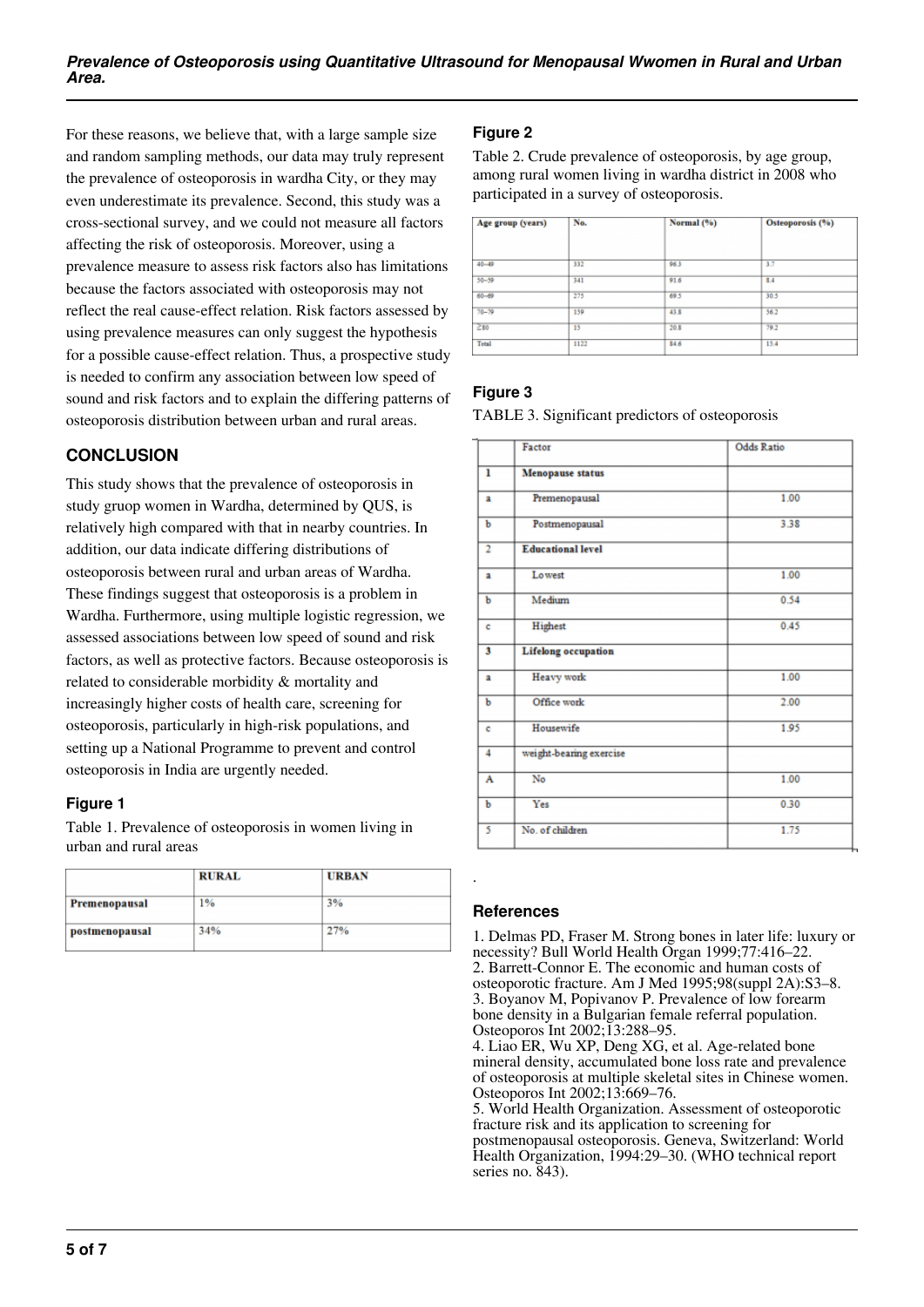6. Hans D, Dargent-Molina P, Schott AM, et al. Ultrasonographic heel measurements to predict hip fracture

in elderly women. Lancet 1996;348:511–14.

7. Pluijm SM, Graafmans WC, Bouter LM, et al. Ultrasound measurements for the prediction of osteoporotic fractures in elderly people. Osteoporos Int 1999;9:550–6.

8. Wuster C, Hadji P, Blaul G, et al. Quantitative bone ultrasound (QUS) of the heel bone for diagnosis of osteoporosis in the general community. Zentralbl Gynakol

1999;121:137–42. 9. Benitez CL, Schneider DL, Barrett-Connor E, et al. Hand ultrasound for osteoporosis screening in postmenopausal women. Osteoporos Int 2000;11:203–10.

10. Yamaguchi J, Truman G, Cameron ID. Lifestyle factors affecting bone ultrasonometry of the calcaneus in Japanese women. Calcif Tissue Int 2000;66:43-6.

11. Nairus J, Ahmadi S, Baker S, et al. Quantitative

ultrasound: an indicator of osteoporosis in perimenopausal women. J Clin Densitom 2000;3:141–7.

12. Kim KI, Han IK, Kim H, et al. How reliable is the ultrasound densitometer for community screening to diagnose osteoporosis in spine, femur, and forearm? J Clin Densitom 2001;4:159–65

13. Bhudhikanok GS, Wang MC, Eckert K, et al. Differences in bone mineral in young Asian and Caucasian Americans may reflect differences in bone size. J Bone Miner Res 1996;11:1545–56.

14. United Nations Development Programme. Basic facts about Viet Nam. UNDP Viet Nam CountryOffice, Hanoi, Viet Nam, March 2005.

15. Thuy VTT, Chau TT, Cong ND, et al. Assessment of low bone mass in Vietnamese: comparison of QUS calcaneal ultrasonometer and data-derived T-scores. J Bone Miner Metab 2003;21:114–19.